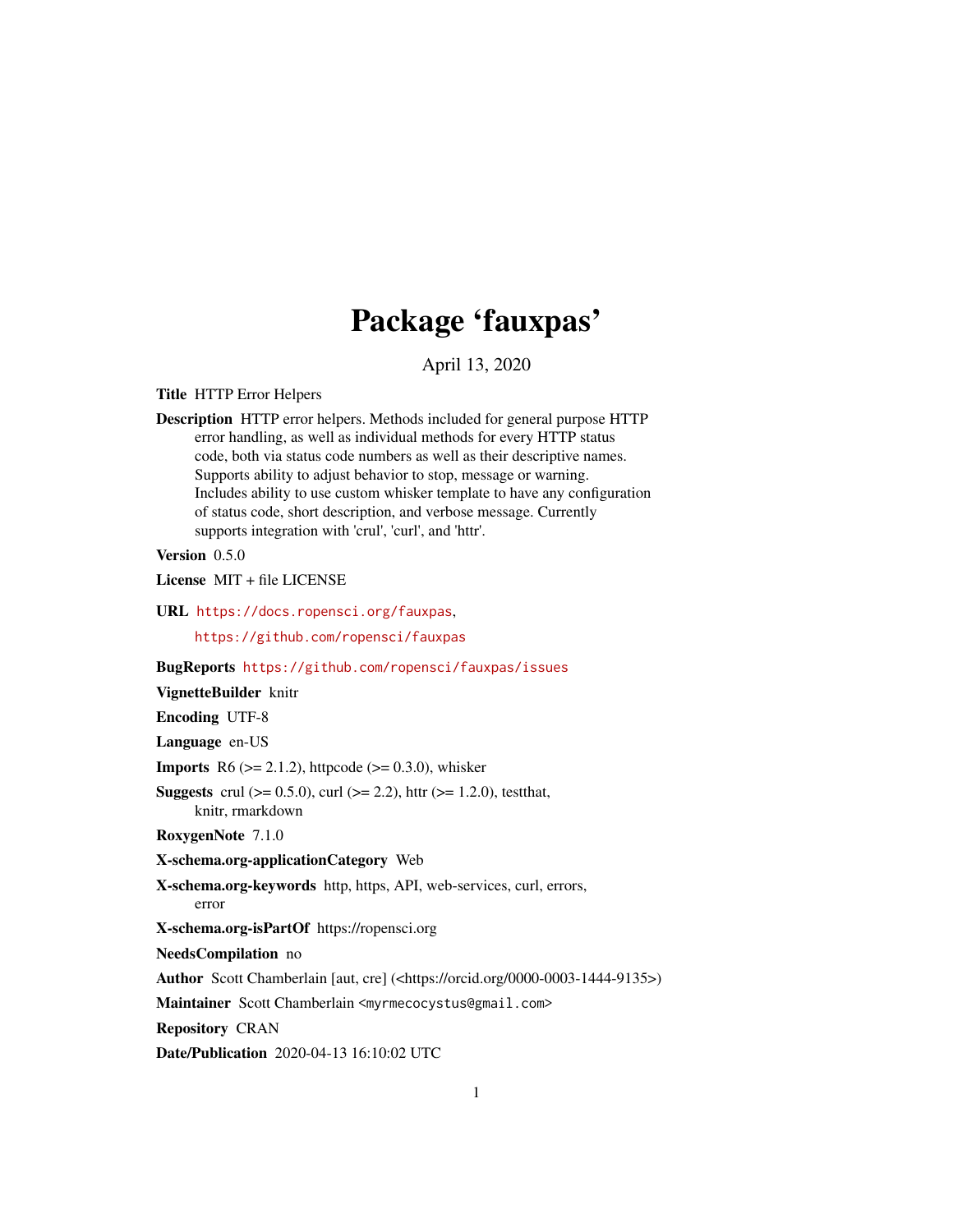## <span id="page-1-0"></span>R topics documented:

| Index |  |
|-------|--|

fauxpas-package *fauxpas*

#### Description

HTTP Error Helpers

#### Author(s)

Scott Chamberlain <myrmecocystus@gmail.com>

<span id="page-1-1"></span>Error *Error class*

### Description

Error class

### Arguments

| behavior                 | Behavior of the error, default: auto. See Details                                                                                                                                                                                                                                                      |  |  |  |
|--------------------------|--------------------------------------------------------------------------------------------------------------------------------------------------------------------------------------------------------------------------------------------------------------------------------------------------------|--|--|--|
| message_template         |                                                                                                                                                                                                                                                                                                        |  |  |  |
|                          | A message template. optional. use whisker templating. names to use are: rea-<br>son and status. use in template like $\{$ reason $\}$ and $\{$ status $\}$ . Note that<br>{{message}} that is used in message_template_verbose will be ignored here.                                                   |  |  |  |
| call.                    | (logical) indicating if the call should become part of the error message. Default:<br><b>FALSE</b>                                                                                                                                                                                                     |  |  |  |
| message_template_verbose |                                                                                                                                                                                                                                                                                                        |  |  |  |
|                          | A verbose message template. optional. use whisker templating. names to use<br>are: reason, status, message. use in template like $\{ \{$ reason $\} \}$ , $\{ \{$ status $\}$ }, and<br>${\{$ message $\}$ . Note that this is ignored here, but is used in the HTTP* methods<br>(e.g. HTTPBadRequest) |  |  |  |
| muffle                   | (logical) whether to not respond when status codes in 1xx-3xx series. Default:<br><b>FALSE</b>                                                                                                                                                                                                         |  |  |  |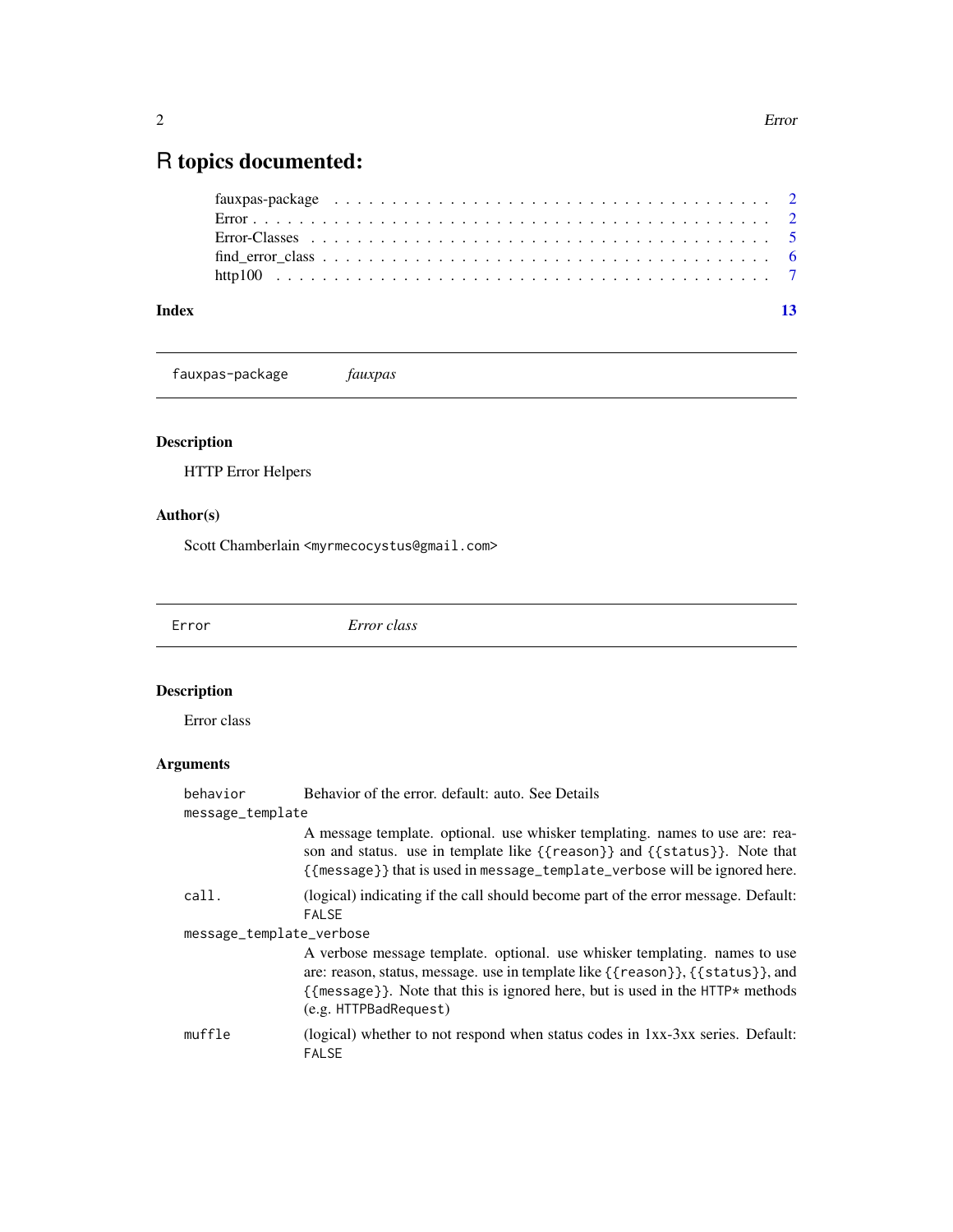#### <span id="page-2-0"></span>Error 3

#### Details

#### **Methods**

• do(response,mssg)

Execute condition, whether it be message, warning, or error.

- response: is any response from crul, curl, or httr Execute condition, whether it be message, warning, error, or your own custom function. This method uses message\_template\_verbose, and uses it's default value.
- mssg: character string message to include in call. ignored if template does not have a message entry
- set\_behavior(behavior) Set behavior, same as setting behavior on initializing with \$new()

#### behavior parameter options

- stop use stop
- warning use warning
- message use message
- auto toggle between stop and message depending on the HTTP status code series. Defaults will be:
	- 1xx: message
	- 2xx: message
	- 3xx: message
	- 4xx: stop
	- 5xx: stop

Of course, you can always override the defaults.

#### See Also

#### [http](#page-6-1), [Error-Classes](#page-4-1)

#### Examples

```
Error$new()
# reset behavior
(z < - Error$new())
z$set_behavior("warning")
z
if (requireNamespace("crul")) {
 library("crul")
 res <- HttpClient$new("https://httpbin.org/status/418")$get()
 # stop
 (x <- Error$new(behavior = "stop"))
 ## Not run: x$do(res)
```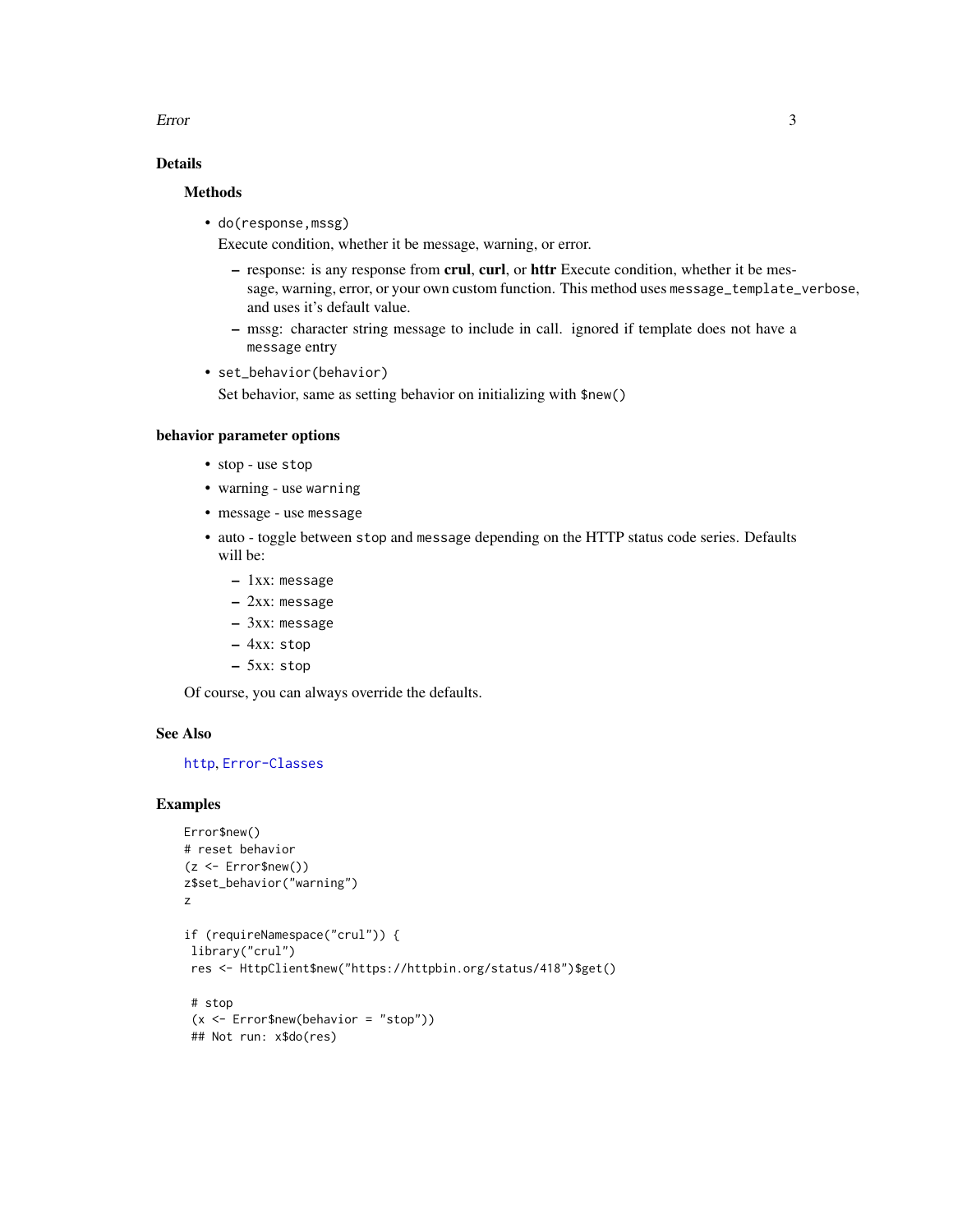```
# warn
 (x <- Error$new(behavior = "warning"))
x$do(res)
# do vs. do_verbose
x <- HTTPRequestURITooLong$new(behavior = "stop")
res <- HttpClient$new("https://httpbin.org/status/414")$get()
## Not run:
http414(res)
## with template
http414(res, message_template = "{{status}}\n --> {{reason}}")
x$do(res)
x$do_verbose(res)
## End(Not run)
# service unavailable
x <- HTTPServiceUnavailable$new(behavior = "stop")
res <- HttpClient$new("https://httpbin.org/status/503")$get()
## Not run:
x$do(res)
x$do_verbose(res)
## End(Not run)
# message template
y \leq - Error$new(message_template = "{{reason}} ............. {{status}}")
res <- HttpClient$new("https://httpbin.org/status/418")$get()
## Not run:
y$do(res)
## End(Not run)
yy <- Error$new(message_template = "{{status}}\n --> {{reason}}")
yy$message_template
## Not run:
yy$do(res)
## End(Not run)
## with verbose message
library(crul)
res <- HttpClient$new("https://httpbin.org/status/401")$get()
yy <- HTTPUnauthorized$new()
zz <- HTTPUnauthorized$new(
  message_template = "HTTP({{status}}): {{reason}}\n {{message}}"
\lambdayy$message_template; zz$message_template
## Not run:
yy$do(res)
zz$do(res)
yy$do_verbose(res)
zz$do_verbose(res)
```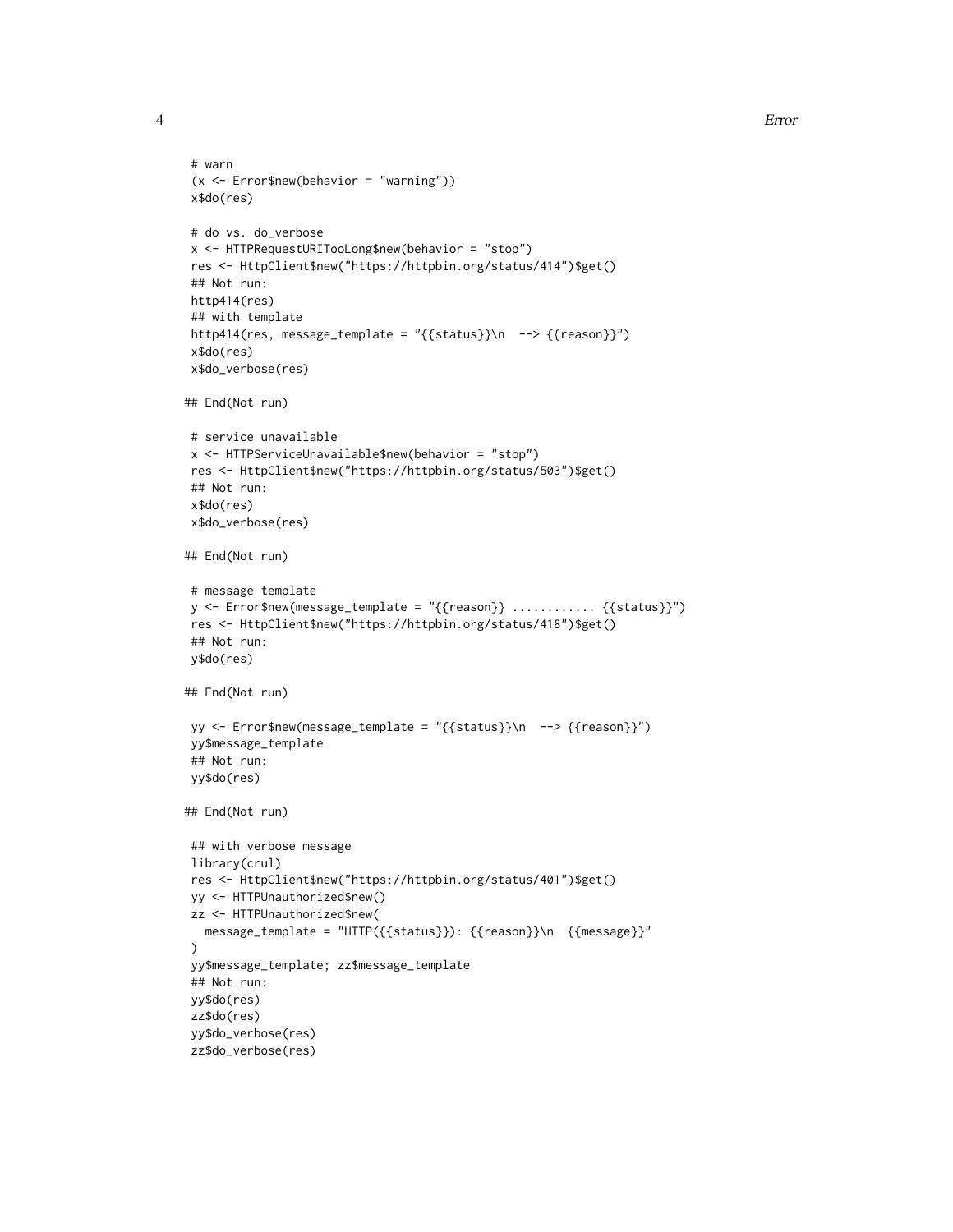#### <span id="page-4-0"></span>Error-Classes 5

```
## End(Not run)
yy <- Error$new(
  message_template = "HTTP({{status}}): {{reason}}\n {{message}}"
)
yy$message_template
## Not run: yy$do(res)
# muffle responses
 (x <- Error$new(muffle = TRUE))
res <- crul::HttpClient$new("https://httpbin.org/status/226")$get()
z \leftarrow x$do(res)
z
}
```
<span id="page-4-1"></span>Error-Classes *Individual error classes*

#### Description

These error classes are for each HTTP error, and inherit from the [Error](#page-1-1) class in this package.

#### Details

In addition to what's available in [Error](#page-1-1), these classes have a single variable mssg that is the very verbose complete message describing the HTTP condition in detail. You can include that message in your condition by using do\_verbose (see below)

#### Methods

In addition to the methods documented in [Error](#page-1-1), these methods also have:

• do\_verbose(response, template)

Execute condition, whether it be message, warning, or error.

- response: is any response from crul, curl, or httr Execute condition, whether it be message, warning, error, or your own custom function. This method uses message\_template\_verbose, and uses it's default value.
- template: a template to use for the verbose message, see [Error](#page-1-1) for details

#### See Also

#### [Error](#page-1-1), [http](#page-6-1)

#### Examples

```
if (requireNamespace("crul")) {
```

```
library("crul")
res <- HttpClient$new("https://httpbin.org/status/414")$get()
```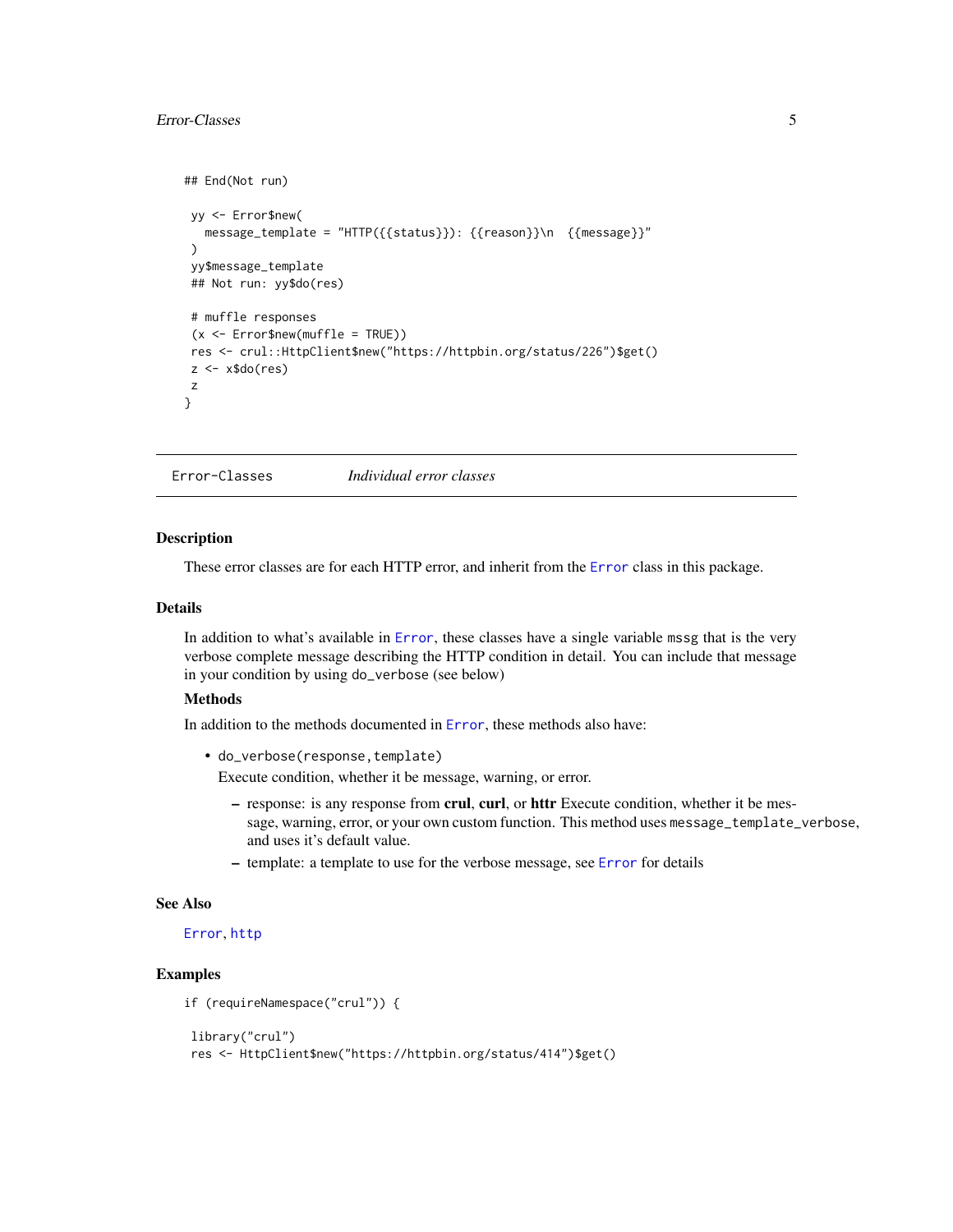```
x <- HTTPRequestURITooLong$new()
x
## Not run:
x$do(res)
x$do_verbose(res)
## End(Not run)
# behavior
x <- HTTPRequestURITooLong$new(behavior = "warning")
## Not run:
x$do(res)
x$do_verbose(res)
## End(Not run)
x <- HTTPRequestURITooLong$new(behavior = "message")
## Not run:
x$do(res)
x$do_verbose(res)
## End(Not run)
# with message template
(x <- HTTPRequestURITooLong$new(
  message_template = "{{reason}} ............ {{status}}",
  message_template_verbose = "{{reason}} .>.>.>.>.>.> {{status}}\n {{message}}"
))
## Not run:
x$do(res)
x$do_verbose(res)
## End(Not run)
}
```
find\_error\_class *Find error classes*

#### Description

Find error classes

#### Usage

find\_error\_class(status\_code)

#### Arguments

status\_code (numeric,integer) A status code

<span id="page-5-0"></span>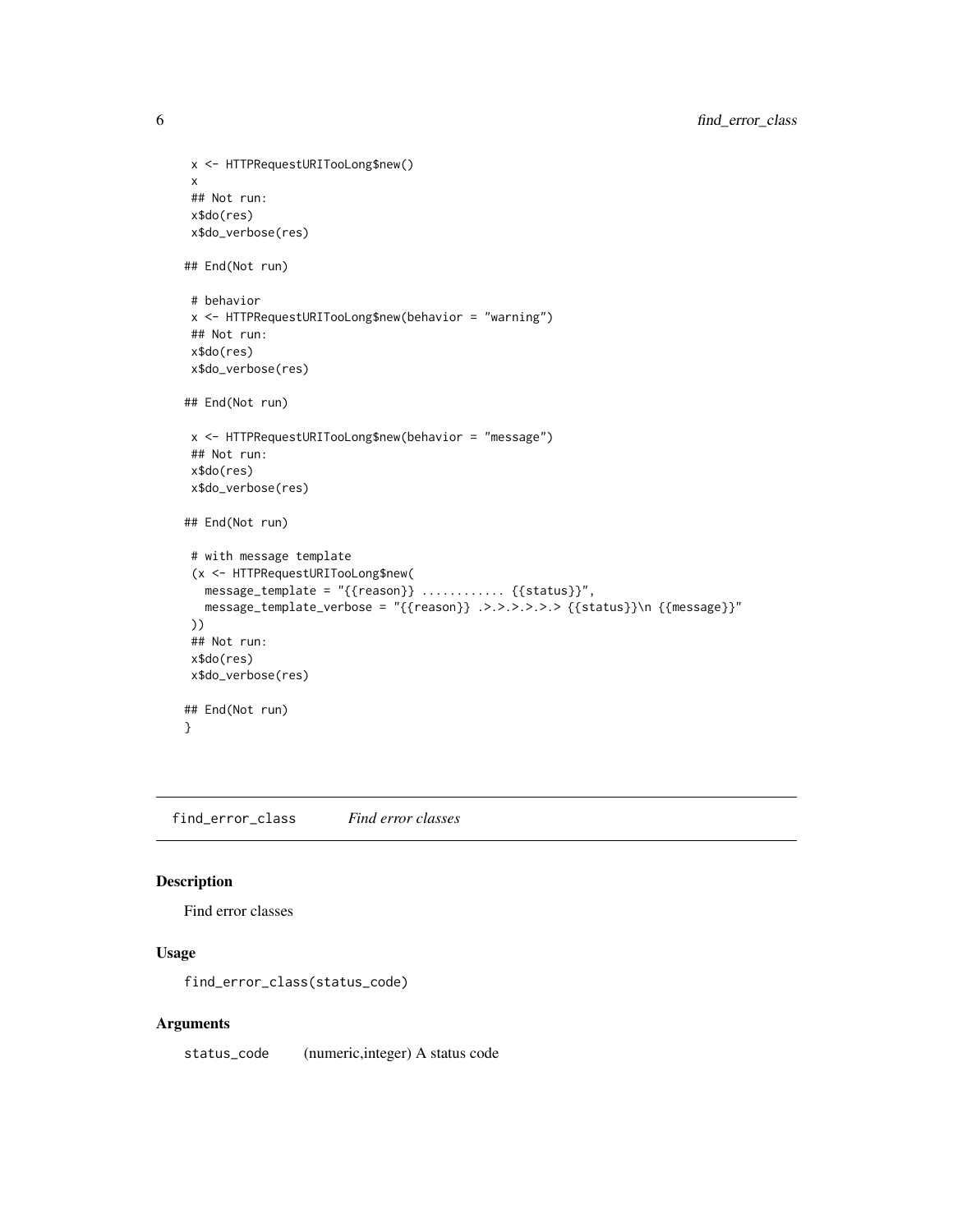#### <span id="page-6-0"></span>http100 7

#### Value

an object of class R6ClassGenerator. call \$new() to initialize a new instance

#### See Also

[Error](#page-1-1), [Error-Classes](#page-4-1)

#### Examples

```
find_error_class(414)
find_error_class(418)
find_error_class(505)
```

```
# initialize the class
find_error_class(418)$new()
```
# not found ## Not run: find\_error\_class(999)

#### http100 *higher level error wrappers*

#### <span id="page-6-1"></span>**Description**

higher level error wrappers

#### Usage

```
http100(response, behavior = "auto", message_template, muffle = FALSE)
http101(response, behavior = "auto", message_template, muffle = FALSE)
http102(response, behavior = "auto", message_template, muffle = FALSE)
http200(response, behavior = "auto", message_template, muffle = FALSE)
http201(response, behavior = "auto", message_template, muffle = FALSE)
http202(response, behavior = "auto", message_template, muffle = FALSE)
http203(response, behavior = "auto", message_template, muffle = FALSE)
http204(response, behavior = "auto", message_template, muffle = FALSE)
http205(response, behavior = "auto", message_template, muffle = FALSE)
http206(response, behavior = "auto", message_template, muffle = FALSE)
```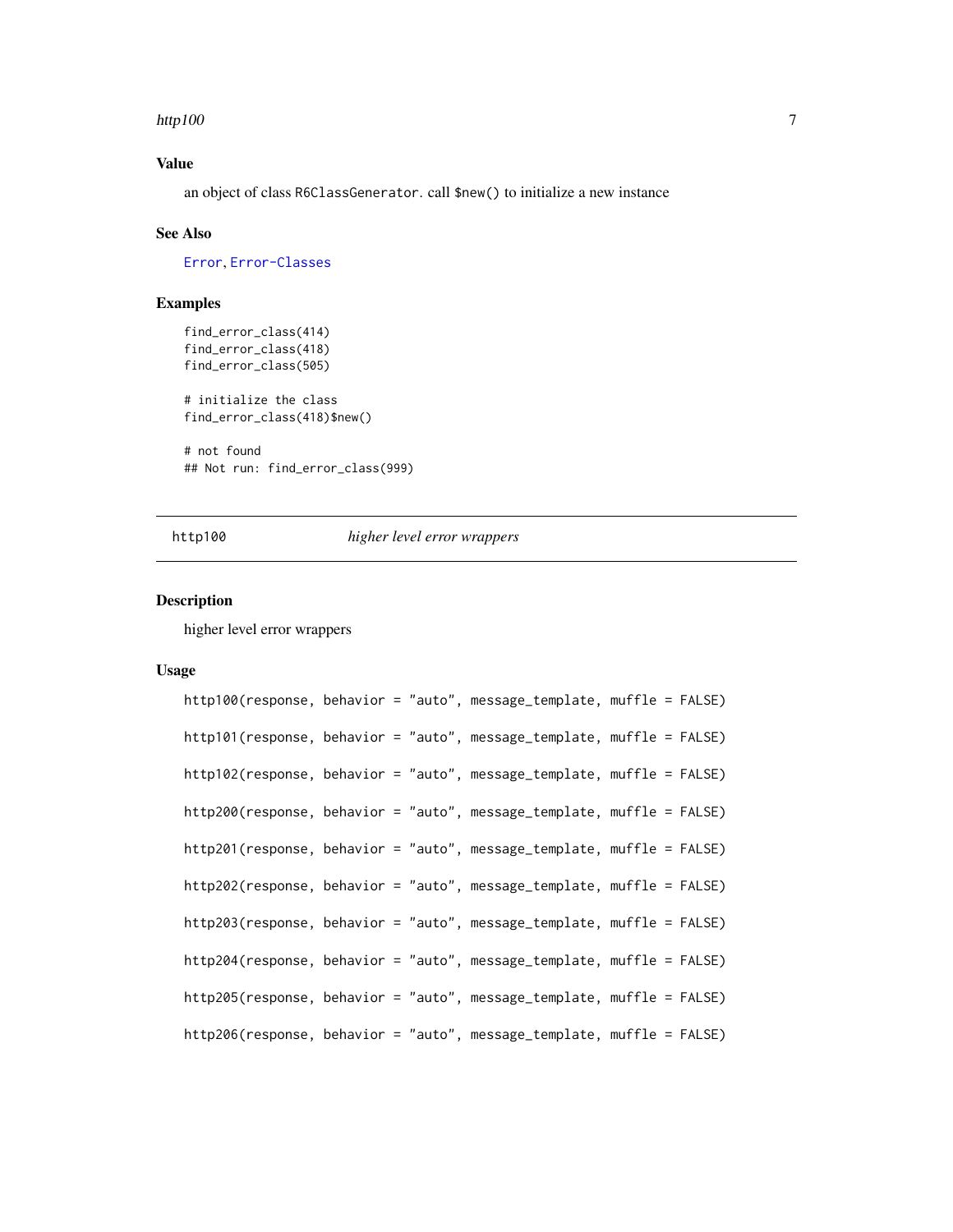http207(response, behavior = "auto", message\_template, muffle = FALSE) http208(response, behavior = "auto", message\_template, muffle = FALSE) http226(response, behavior = "auto", message\_template, muffle = FALSE) http300(response, behavior = "auto", message\_template, muffle = FALSE) http301(response, behavior = "auto", message\_template, muffle = FALSE) http302(response, behavior = "auto", message\_template, muffle = FALSE) http303(response, behavior = "auto", message\_template, muffle = FALSE) http304(response, behavior = "auto", message\_template, muffle = FALSE) http305(response, behavior = "auto", message\_template, muffle = FALSE) http306(response, behavior = "auto", message\_template, muffle = FALSE) http307(response, behavior = "auto", message\_template, muffle = FALSE) http308(response, behavior = "auto", message\_template, muffle = FALSE) http400(response, behavior = "auto", message\_template, muffle = FALSE) http401(response, behavior = "auto", message\_template, muffle = FALSE) http402(response, behavior = "auto", message\_template, muffle = FALSE) http403(response, behavior = "auto", message\_template, muffle = FALSE) http404(response, behavior = "auto", message\_template, muffle = FALSE) http405(response, behavior = "auto", message\_template, muffle = FALSE) http406(response, behavior = "auto", message\_template, muffle = FALSE) http407(response, behavior = "auto", message\_template, muffle = FALSE) http408(response, behavior = "auto", message\_template, muffle = FALSE) http409(response, behavior = "auto", message\_template, muffle = FALSE) http410(response, behavior = "auto", message\_template, muffle = FALSE) http411(response, behavior = "auto", message\_template, muffle = FALSE)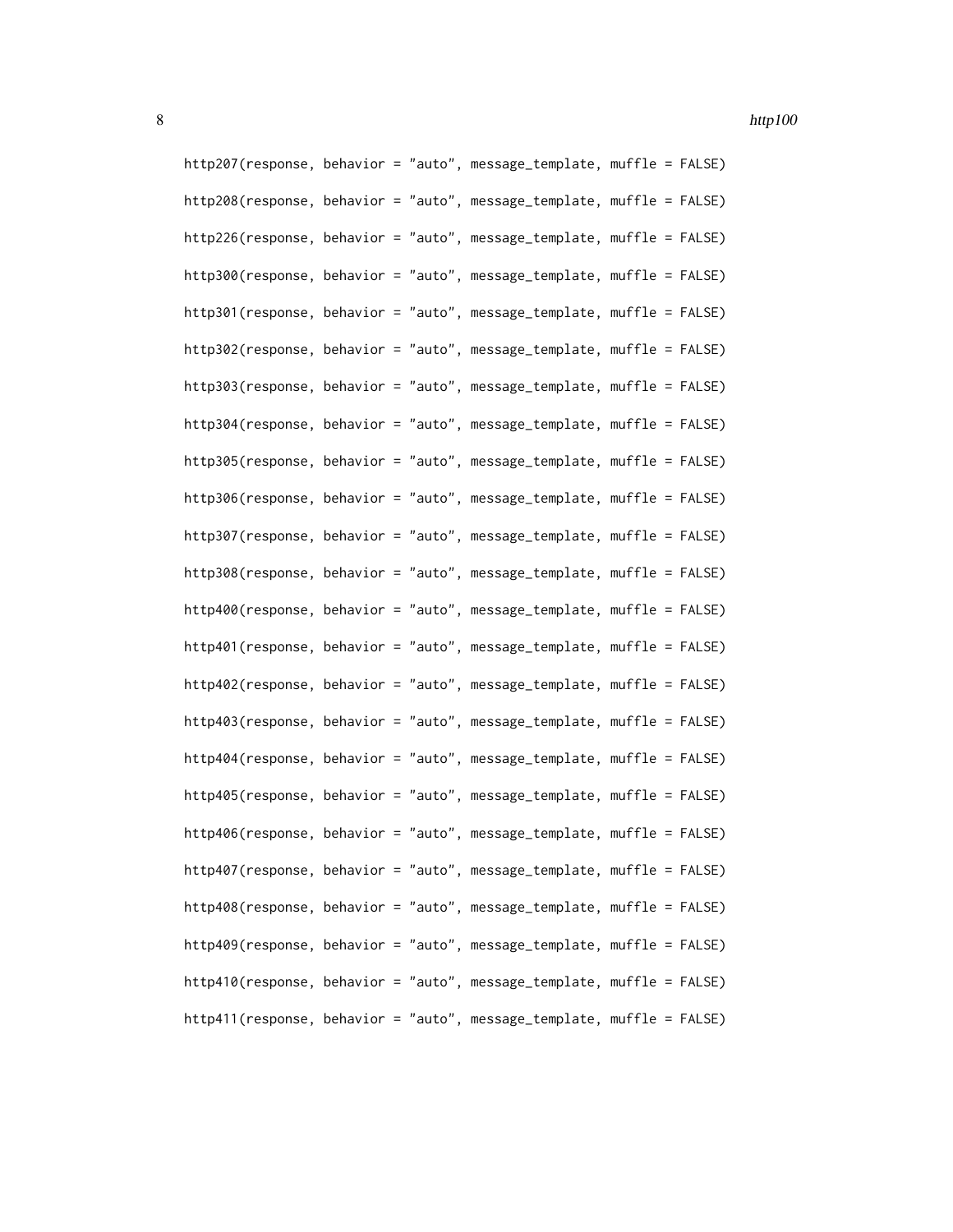http412(response, behavior = "auto", message\_template, muffle = FALSE) http413(response, behavior = "auto", message\_template, muffle = FALSE) http414(response, behavior = "auto", message\_template, muffle = FALSE) http415(response, behavior = "auto", message\_template, muffle = FALSE) http416(response, behavior = "auto", message\_template, muffle = FALSE) http417(response, behavior = "auto", message\_template, muffle = FALSE) http418(response, behavior = "auto", message\_template, muffle = FALSE) http419(response, behavior = "auto", message\_template, muffle = FALSE) http420(response, behavior = "auto", message\_template, muffle = FALSE) http422(response, behavior = "auto", message\_template, muffle = FALSE) http423(response, behavior = "auto", message\_template, muffle = FALSE) http424(response, behavior = "auto", message\_template, muffle = FALSE) http425(response, behavior = "auto", message\_template, muffle = FALSE) http426(response, behavior = "auto", message\_template, muffle = FALSE) http428(response, behavior = "auto", message\_template, muffle = FALSE) http429(response, behavior = "auto", message\_template, muffle = FALSE) http431(response, behavior = "auto", message\_template, muffle = FALSE) http440(response, behavior = "auto", message\_template, muffle = FALSE) http444(response, behavior = "auto", message\_template, muffle = FALSE) http449(response, behavior = "auto", message\_template, muffle = FALSE) http450(response, behavior = "auto", message\_template, muffle = FALSE) http451(response, behavior = "auto", message\_template, muffle = FALSE) http494(response, behavior = "auto", message\_template, muffle = FALSE) http495(response, behavior = "auto", message\_template, muffle = FALSE)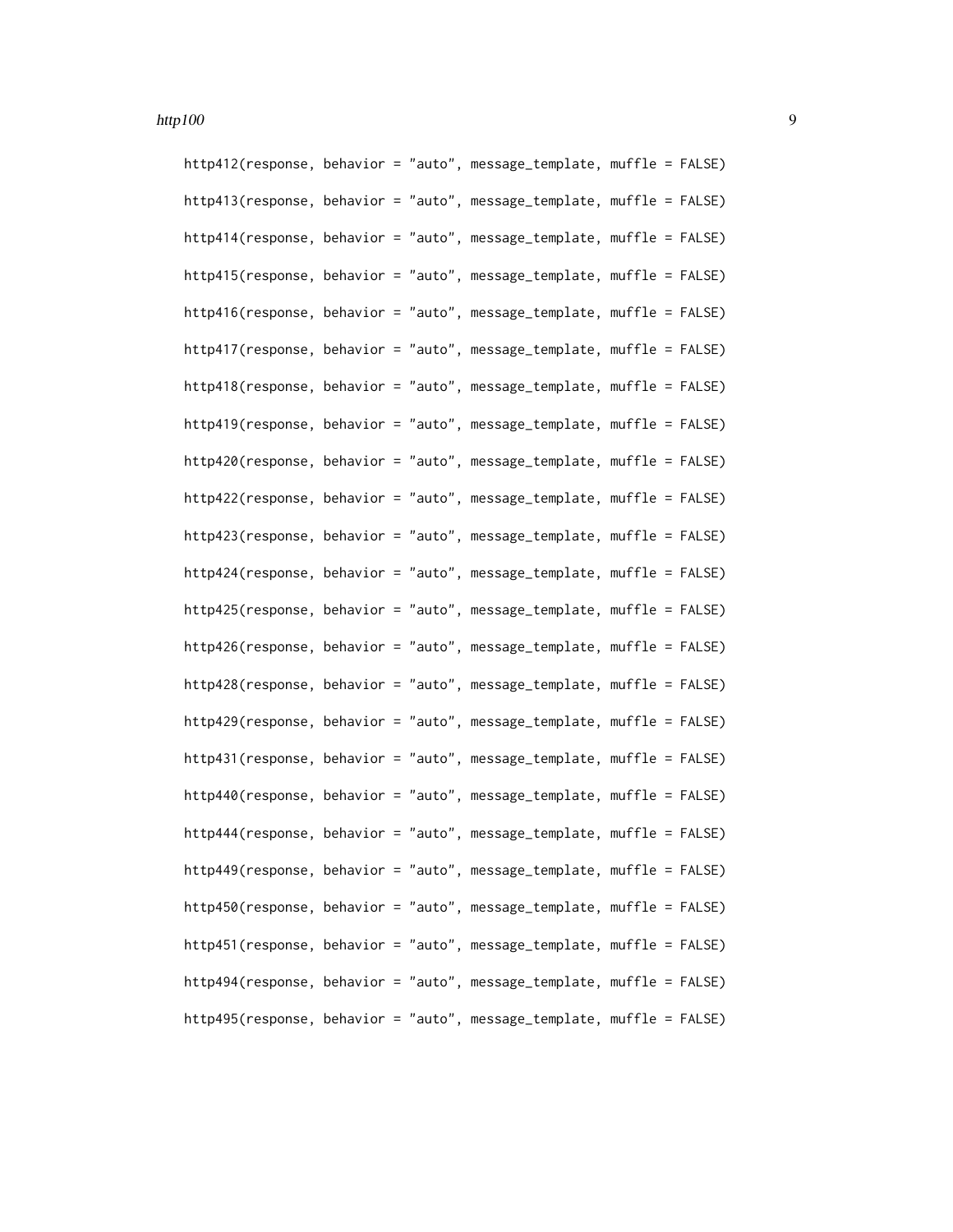http496(response, behavior = "auto", message\_template, muffle = FALSE) http497(response, behavior = "auto", message\_template, muffle = FALSE) http498(response, behavior = "auto", message\_template, muffle = FALSE) http499(response, behavior = "auto", message\_template, muffle = FALSE) http500(response, behavior = "auto", message\_template, muffle = FALSE) http501(response, behavior = "auto", message\_template, muffle = FALSE) http502(response, behavior = "auto", message\_template, muffle = FALSE) http503(response, behavior = "auto", message\_template, muffle = FALSE) http504(response, behavior = "auto", message\_template, muffle = FALSE) http505(response, behavior = "auto", message\_template, muffle = FALSE) http506(response, behavior = "auto", message\_template, muffle = FALSE) http507(response, behavior = "auto", message\_template, muffle = FALSE) http508(response, behavior = "auto", message\_template, muffle = FALSE) http509(response, behavior = "auto", message\_template, muffle = FALSE) http510(response, behavior = "auto", message\_template, muffle = FALSE) http511(response, behavior = "auto", message\_template, muffle = FALSE) http598(response, behavior = "auto", message\_template, muffle = FALSE) http599(response, behavior = "auto", message\_template, muffle = FALSE) http(response, behavior = "auto", message\_template, muffle = FALSE)

#### **Arguments**

| response         | The result of a call via <b>crul</b> , <b>curl</b> , or <b>httr</b>                                                                                                                                                                     |
|------------------|-----------------------------------------------------------------------------------------------------------------------------------------------------------------------------------------------------------------------------------------|
| behavior         | Behavior of the error. default: auto. See Details                                                                                                                                                                                       |
| message_template |                                                                                                                                                                                                                                         |
|                  | A message template. optional. use whisker templating. names to use are: rea-<br>son and status. use in template like {{reason}} and {{status}}. Note that<br>{{message}} that is used in message_template_verbose will be ignored here. |
| muffle           | (logical) whether to not respond when status codes in $1xx-3xx$ series. Default:<br><b>FALSE</b>                                                                                                                                        |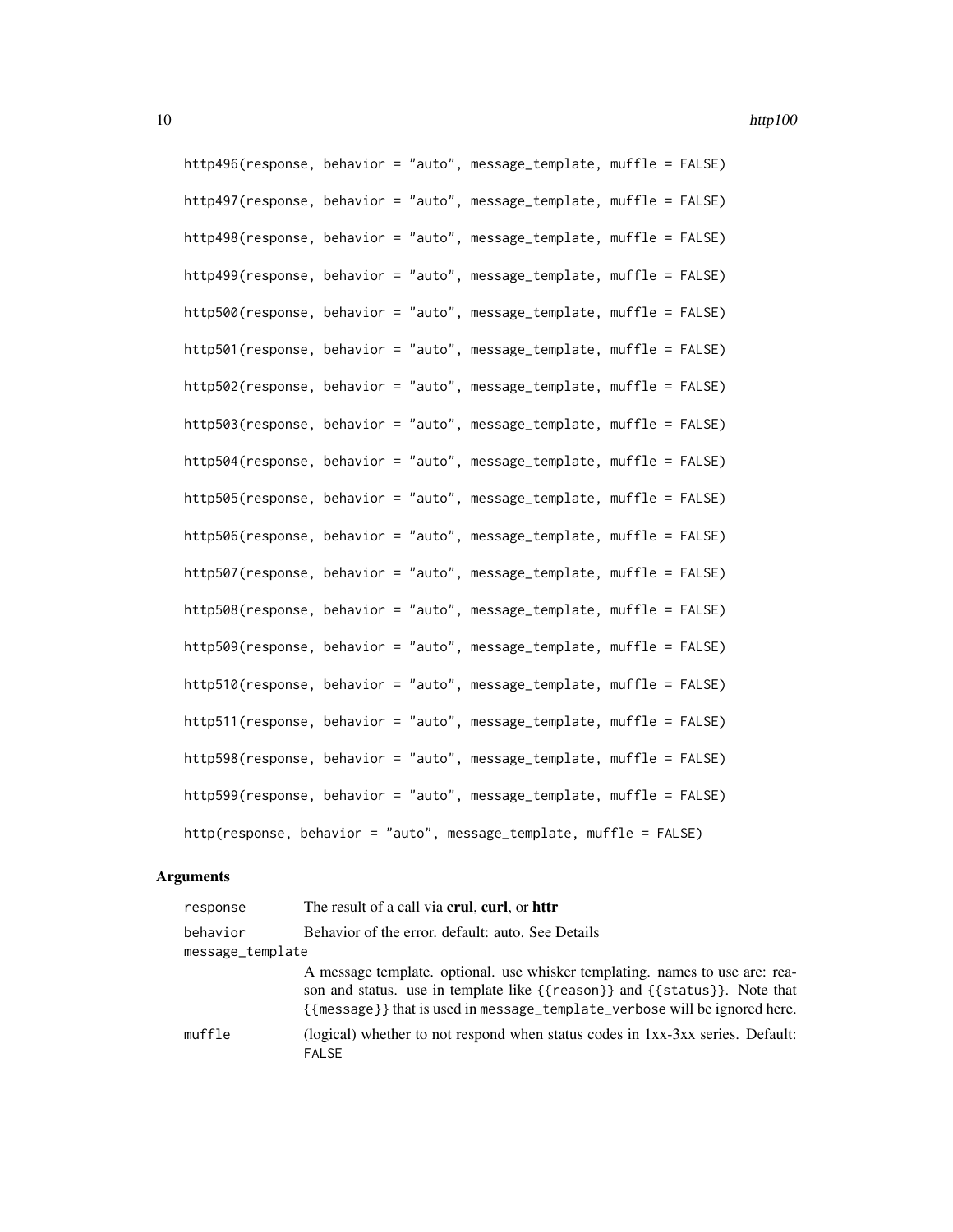#### <span id="page-10-0"></span>http100  $11$

#### behavior parameter options

- stop use stop
- warning use warning
- message use message
- auto toggle between stop and message depending on the HTTP status code series. Defaults will be:
	- 1xx: message
	- 2xx: message
	- 3xx: message
	- 4xx: stop
	- 5xx: stop

Of course, you can always override the defaults.

#### using package curl

curl reponses are simple lists, so we have little to go on to make sure it's a response from the curl package. We check for list names internally but of course you could pass in a list with the right named elements, while the values are complete nonsense, in which case we'll probably fail badly. There's not much we can do.

#### Note

These http\* methods only use \$do and not \$do\_verbose.

#### See Also

#### [Error](#page-1-1), [Error-Classes](#page-4-1)

#### Examples

```
if (requireNamespace("crul")) {
library("crul")
res <- HttpClient$new("https://httpbin.org/status/418")$get()
## Not run: http(res)
http(res, behavior = "warning")
http(res, behavior = "message")
res <- HttpClient$new("https://httpbin.org/status/414")$get()
## Not run: http414(res)
http(res, behavior = "warning")
http(res, behavior = "message")
 res <- HttpClient$new("https://httpbin.org/asdfafadsf")$get()
 ## Not run: http404(res)
http(res, behavior = "warning")
http(res, behavior = "message")
}
```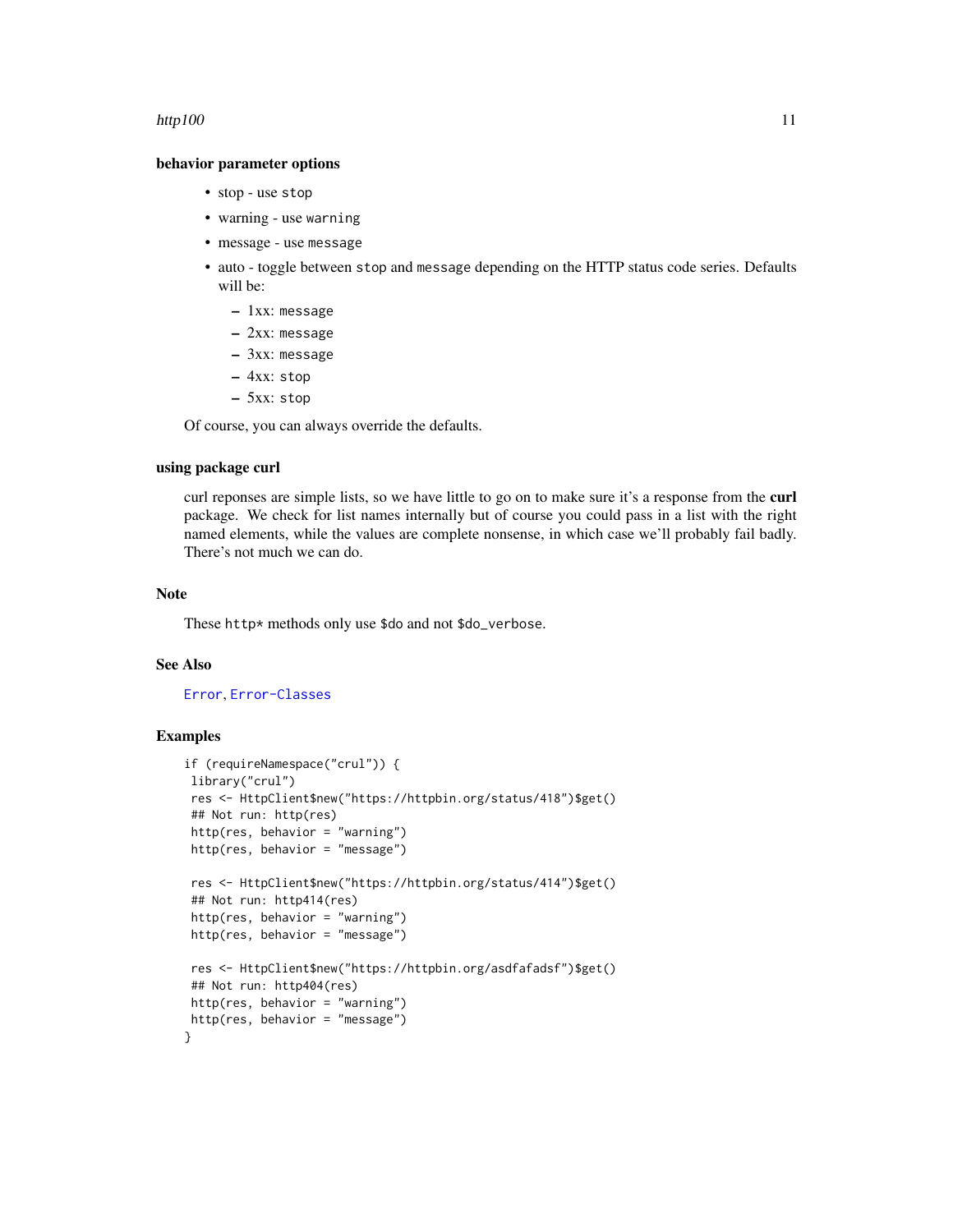```
12 http://www.marchive.com/communications/communications/communications/communications/communications/communications/communications/communications/communications/communications/communications/communications/communications/
```

```
if (requireNamespace("curl")) {
library("curl")
h <- curl::new_handle()
curl::handle_setopt(h)
res <- curl::curl_fetch_memory("https://httpbin.org/status/418", h)
## Not run: http(res)
http(res, behavior = "warning")
http(res, behavior = "message")
}
if (requireNamespace("httr")) {
library("httr")
res <- GET("https://httpbin.org/status/418")
## Not run: http(res)
http(res, behavior = "warning")
http(res, behavior = "message")
}
# muffle responses
if (requireNamespace("crul")) {
library("crul")
res201 <- HttpClient$new("https://httpbin.org")$get("status/201")
res404 <- HttpClient$new("https://httpbin.org")$get("status/404")
# status codes < 300 CAN be muffled - i.e., return the http response object
http(res201, muffle = TRUE)
# status codes > 300 CAN NOT be muffled - i.e., return the http response object
## Not run:
http(res404, muffle = TRUE)
## End(Not run)
}
```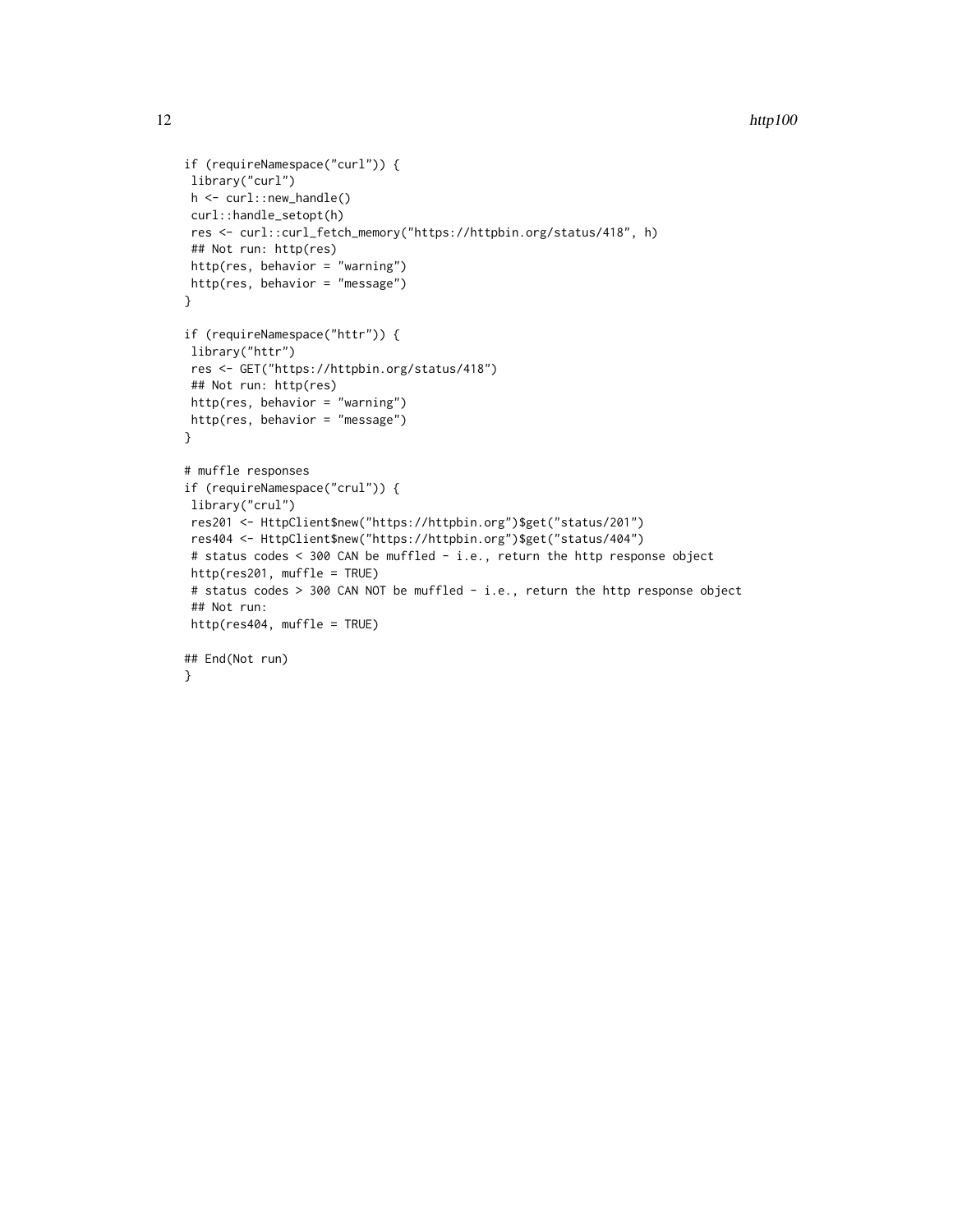# <span id="page-12-0"></span>Index

∗Topic package fauxpas-package , [2](#page-1-0) Error , [2](#page-1-0) , *[5](#page-4-0)* , *[7](#page-6-0)* , *[11](#page-10-0)* Error-Classes , [5](#page-4-0) fauxpas *(*fauxpas-package *)* , [2](#page-1-0) fauxpas-package , [2](#page-1-0) find\_error\_class , [6](#page-5-0) http , *[3](#page-2-0)* , *[5](#page-4-0)* http *(*http100 *)* , [7](#page-6-0) http100 , [7](#page-6-0) http101 *(*http100 *)* , [7](#page-6-0) http102 *(*http100 *)* , [7](#page-6-0) http200 *(*http100 *)* , [7](#page-6-0) http201 *(*http100 *)* , [7](#page-6-0) http202 *(*http100 *)* , [7](#page-6-0) http203 *(*http100 *)* , [7](#page-6-0) http204 *(*http100 *)* , [7](#page-6-0) http205 *(*http100 *)* , [7](#page-6-0) http206 *(*http100 *)* , [7](#page-6-0) http207 *(*http100 *)* , [7](#page-6-0) http208 *(*http100 *)* , [7](#page-6-0) http226 *(*http100 *)* , [7](#page-6-0) http300 *(*http100 *)* , [7](#page-6-0) http301 *(*http100 *)* , [7](#page-6-0) http302 *(*http100 *)* , [7](#page-6-0) http303 *(*http100 *)* , [7](#page-6-0) http304 *(*http100 *)* , [7](#page-6-0) http305 *(*http100 *)* , [7](#page-6-0) http306 *(*http100 *)* , [7](#page-6-0) http307 *(*http100 *)* , [7](#page-6-0) http308 *(*http100 *)* , [7](#page-6-0) http400 *(*http100 *)* , [7](#page-6-0) http401 *(*http100 *)* , [7](#page-6-0) http402 *(*http100 *)* , [7](#page-6-0) http403 *(*http100 *)* , [7](#page-6-0) http404 *(*http100 *)* , [7](#page-6-0) http405 *(*http100 *)* , [7](#page-6-0)

http406 *(*http100 *)* , [7](#page-6-0) http407 *(*http100 *)* , [7](#page-6-0) http408 *(*http100 *)* , [7](#page-6-0) http409 *(*http100 *)* , [7](#page-6-0) http410 *(*http100 *)* , [7](#page-6-0) http411 *(*http100 *)* , [7](#page-6-0) http412 *(*http100 *)* , [7](#page-6-0) http413 *(*http100 *)* , [7](#page-6-0) http414 *(*http100 *)* , [7](#page-6-0) http415 *(*http100 *)* , [7](#page-6-0) http416 *(*http100 *)* , [7](#page-6-0) http417 *(*http100 *)* , [7](#page-6-0) http418 *(*http100 *)* , [7](#page-6-0) http419 *(*http100 *)* , [7](#page-6-0) http420 *(*http100 *)* , [7](#page-6-0) http422 *(*http100 *)* , [7](#page-6-0) http423 *(*http100 *)* , [7](#page-6-0) http424 *(*http100 *)* , [7](#page-6-0) http425 *(*http100 *)* , [7](#page-6-0) http426 *(*http100 *)* , [7](#page-6-0) http428 *(*http100 *)* , [7](#page-6-0) http429 *(*http100 *)* , [7](#page-6-0) http431 *(*http100 *)* , [7](#page-6-0) http440 *(*http100 *)* , [7](#page-6-0) http444 *(*http100 *)* , [7](#page-6-0) http449 *(*http100 *)* , [7](#page-6-0) http450 *(*http100 *)* , [7](#page-6-0) http451 *(*http100 *)* , [7](#page-6-0) http494 *(*http100 *)* , [7](#page-6-0) http495 *(*http100 *)* , [7](#page-6-0) http496 *(*http100 *)* , [7](#page-6-0) http497 *(*http100 *)* , [7](#page-6-0) http498 *(*http100 *)* , [7](#page-6-0) http499 *(*http100 *)* , [7](#page-6-0) http500 *(*http100 *)* , [7](#page-6-0) http501 *(*http100 *)* , [7](#page-6-0) http502 *(*http100 *)* , [7](#page-6-0) http503 *(*http100 *)* , [7](#page-6-0) http504 *(*http100 *)* , [7](#page-6-0)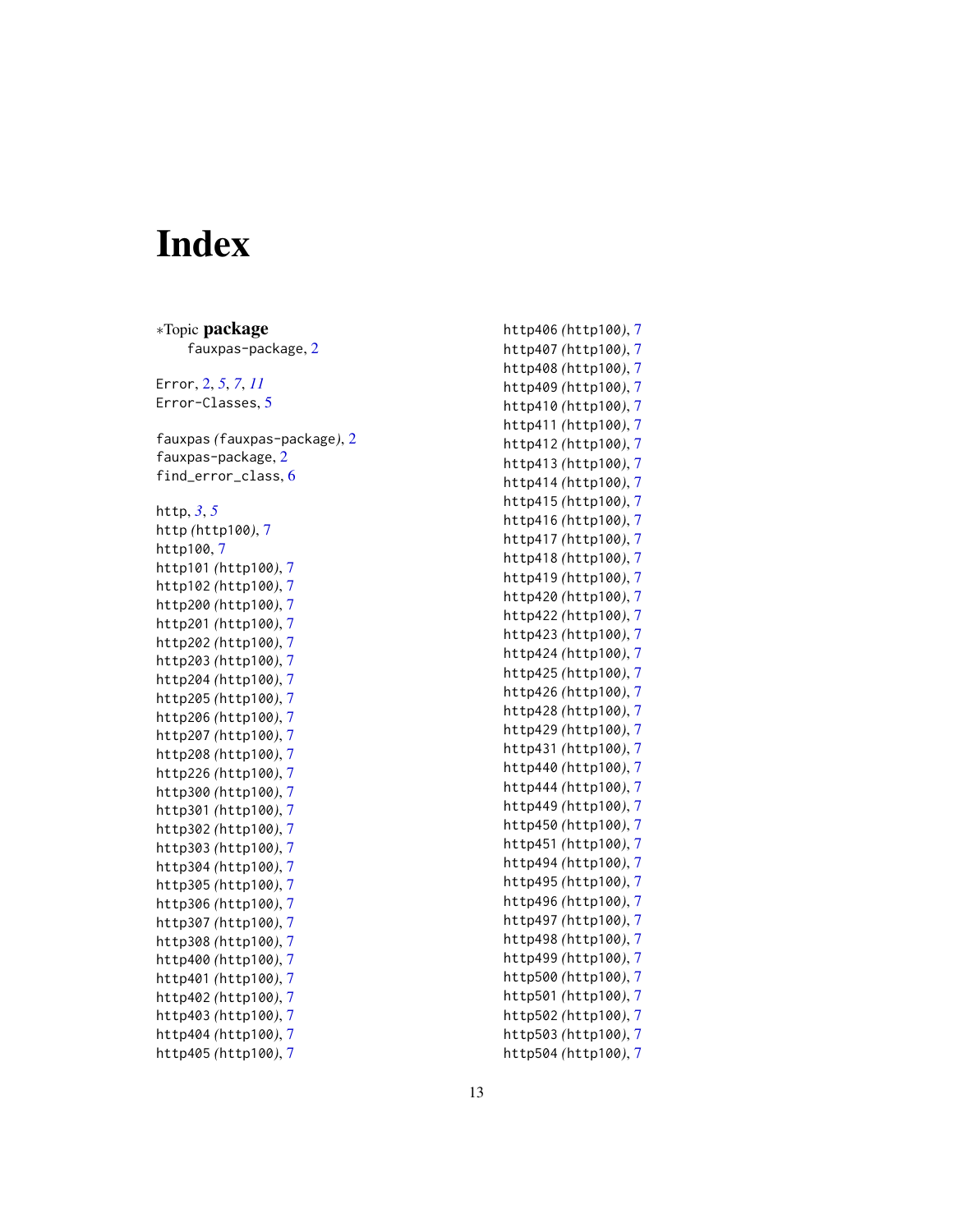```
http505 (http100), 7
http506 (http100), 7
http507 (http100), 7
http508 (http100), 7
http509 (http100), 7
http510 (http100), 7
http511 (http100), 7
http598 (http100), 7
http599 (http100), 7
HTTPAccepted (Error-Classes), 5
HTTPAlreadyReported (Error-Classes), 5
HTTPATimeoutOccurred (Error-Classes), 5
HTTPAuthenticationTimeout
        (Error-Classes), 5
HTTPBadGateway (Error-Classes), 5
HTTPBadRequest (Error-Classes), 5
HTTPBandwidthLimitExceeded
        (Error-Classes), 5
HTTPBlockedByWindowsParentalControls
        (Error-Classes), 5
HTTPCertError (Error-Classes), 5
HTTPClientClosedRequest
        (Error-Classes), 5
HTTPConflict (Error-Classes), 5
HTTPConnectionTimedOut (Error-Classes),
        5
HTTPContinue (Error-Classes), 5
HTTPCreated (Error-Classes), 5
HTTPExpectationFailed (Error-Classes), 5
HTTPFailedDependency (Error-Classes), 5
HTTPForbidden (Error-Classes), 5
HTTPFound (Error-Classes), 5
HTTPGatewayTimeout (Error-Classes), 5
HTTPGone (Error-Classes), 5
HTTPHTTPToHTTPS (Error-Classes), 5
HTTPHTTPVersionNotSupported
        (Error-Classes), 5
HTTPImUsed (Error-Classes), 5
HTTPInsufficientStorage
        (Error-Classes), 5
HTTPInternalServerError
        (Error-Classes), 5
HTTPInvalidSSLCertificate
        (Error-Classes), 5
HTTPLengthRequired (Error-Classes), 5
HTTPLocked (Error-Classes), 5
HTTPLoginTimeout (Error-Classes), 5
HTTPLoopDetected (Error-Classes), 5
```
HTTPMethodFailure *(*Error-Classes*)*, [5](#page-4-0) HTTPMethodNotAllowed *(*Error-Classes*)*, [5](#page-4-0) HTTPMisdirectedRequest *(*Error-Classes*)*, [5](#page-4-0) HTTPMovedPermanently *(*Error-Classes*)*, [5](#page-4-0) HTTPMultipleChoices *(*Error-Classes*)*, [5](#page-4-0) HTTPMultiStatus *(*Error-Classes*)*, [5](#page-4-0) HTTPNetworkAuthenticationRequired *(*Error-Classes*)*, [5](#page-4-0) HTTPNetworkConnectTimeoutError *(*Error-Classes*)*, [5](#page-4-0) HTTPNetworkReadTimeoutError *(*Error-Classes*)*, [5](#page-4-0) HTTPNoCert *(*Error-Classes*)*, [5](#page-4-0) HTTPNoContent *(*Error-Classes*)*, [5](#page-4-0) HTTPNonAuthoritativeInformation *(*Error-Classes*)*, [5](#page-4-0) HTTPNoResponse *(*Error-Classes*)*, [5](#page-4-0) HTTPNotAcceptable *(*Error-Classes*)*, [5](#page-4-0) HTTPNotExtended *(*Error-Classes*)*, [5](#page-4-0) HTTPNotFound *(*Error-Classes*)*, [5](#page-4-0) HTTPNotImplemented *(*Error-Classes*)*, [5](#page-4-0) HTTPNotModified *(*Error-Classes*)*, [5](#page-4-0) HTTPOK *(*Error-Classes*)*, [5](#page-4-0) HTTPOriginIsUnreachable *(*Error-Classes*)*, [5](#page-4-0) HTTPPartialContent *(*Error-Classes*)*, [5](#page-4-0) HTTPPaymentRequired *(*Error-Classes*)*, [5](#page-4-0) HTTPPermanentRedirect *(*Error-Classes*)*, [5](#page-4-0) HTTPPreconditionFailed *(*Error-Classes*)*, [5](#page-4-0) HTTPPreconditionRequired *(*Error-Classes*)*, [5](#page-4-0) HTTPProcessing *(*Error-Classes*)*, [5](#page-4-0) HTTPProxyAuthenticationRequired *(*Error-Classes*)*, [5](#page-4-0) HTTPRailgunError *(*Error-Classes*)*, [5](#page-4-0) HTTPRequestEntityTooLarge *(*Error-Classes*)*, [5](#page-4-0) HTTPRequestHeaderFieldsTooLarge *(*Error-Classes*)*, [5](#page-4-0) HTTPRequestHeaderTooLarge *(*Error-Classes*)*, [5](#page-4-0) HTTPRequestRangeNotSatisfiable *(*Error-Classes*)*, [5](#page-4-0) HTTPRequestTimeout *(*Error-Classes*)*, [5](#page-4-0) HTTPRequestURITooLong *(*Error-Classes*)*, [5](#page-4-0) HTTPResetContent *(*Error-Classes*)*, [5](#page-4-0)